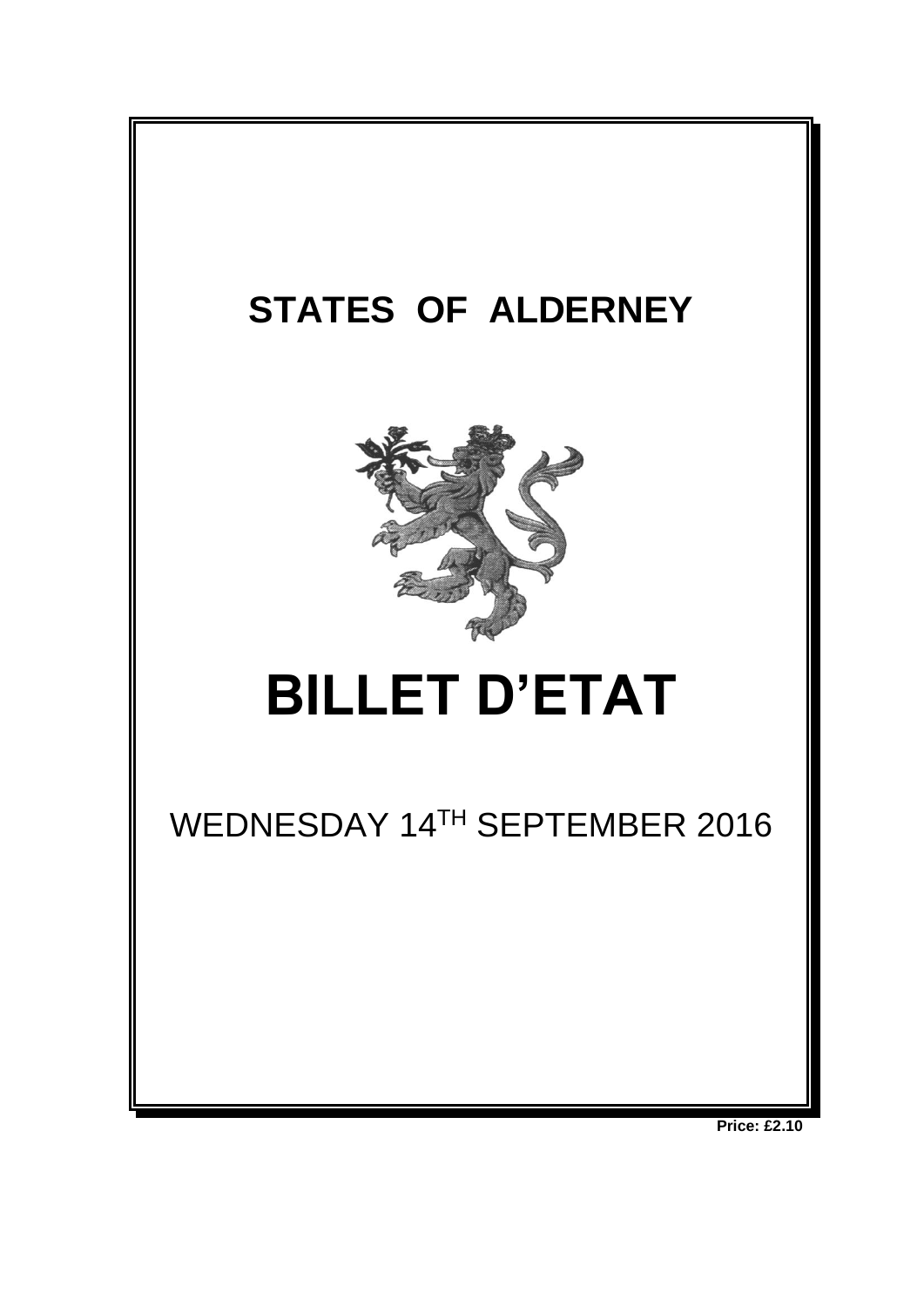# **STATES OF ALDERNEY**

## **BILLET D'ETAT**

# **FOR WEDNESDAY 14TH SEPTEMBER 2016**

**Members of the States:**

**I have the honour to inform you that the Meeting of the States will be held at 5:30 pm on Wednesday 14th September 2016. This will be preceded by the People's Meeting, which will be held on Wednesday 7 th September 2016 at 7:00 pm in the Island Hall.** 

> **W Stuart Trought President**

#### **Item I Chief Pleas**

Persons whose names are included on the Register of Voters and who have given due notice will address the States on matters of public interest.

### **Item II The Interpretation and Standard Provisions (Bailiwick of Guernsey) Law, 2016**

**The following letter has been received from Mr Stuart Trought, President of the States of Alderney:-**

*"Please find enclosed a letter from the Bailiff, dated 17th August 2016, seeking approval of the above law.* 

*I* would therefore be obliged if you would debate this matter at your meeting on 14<sup>th</sup> *September 2016 and give your approval as set out in the letter.* 

> *W Stuart Trought President"*

**The States of Alderney is asked to approve the draft Project de Loi entitled "The Interpretation and Standard Provisions (Bailiwick of Guernsey) Law, 2016", and to authorise the Bailiff to present a most humble petition to Her Majesty in Council praying for Her Royal Sanction thereto.**

Note: A copy of the Projet de Loi entitled "The Interpretation and Standard Provisions (Bailiwick of Guernsey) (Amendment) Law, 2016" may be seen at the President's Office, Island Hall, and in the Library.